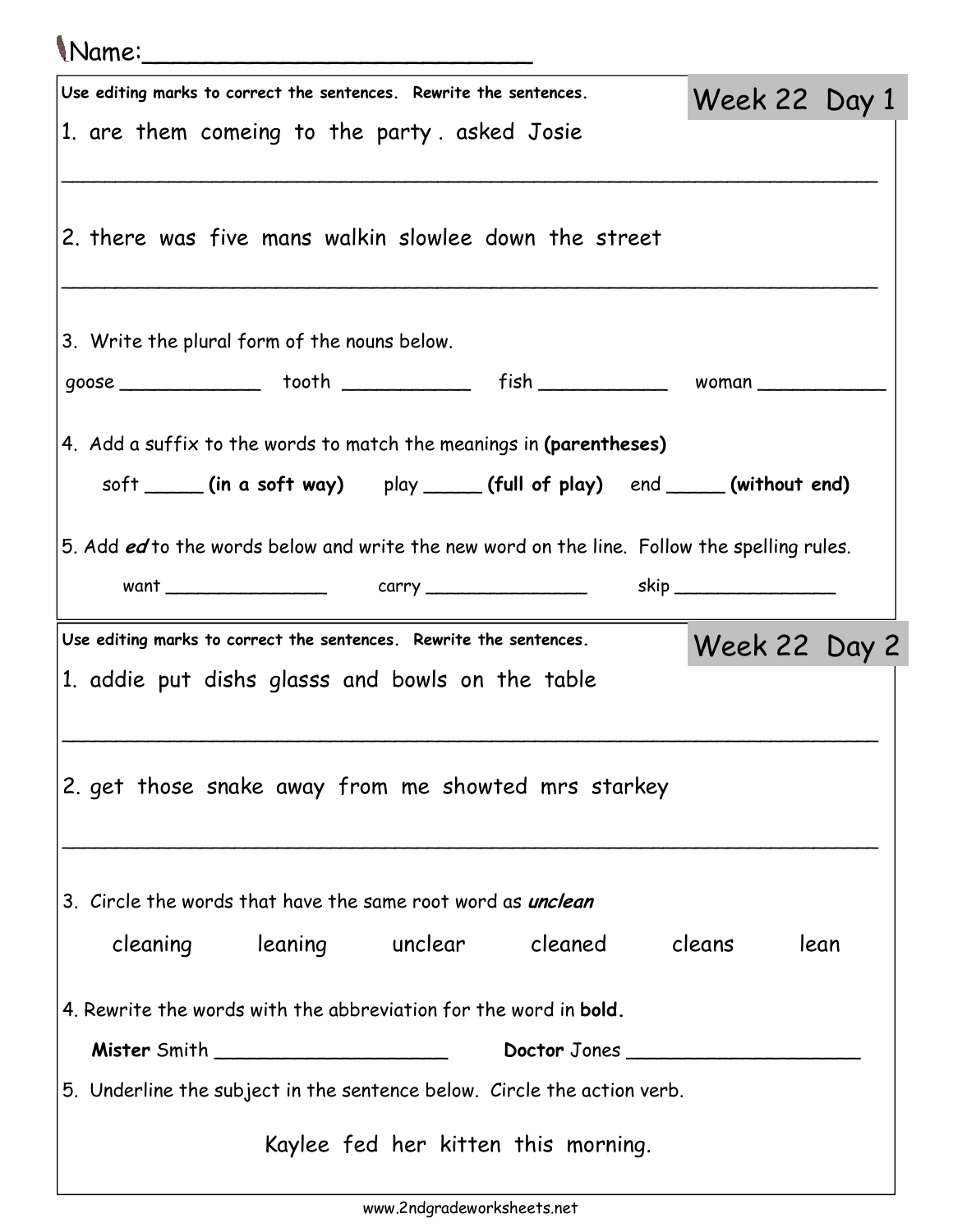## Name:\_\_\_\_\_\_\_\_\_\_\_\_\_\_\_\_\_\_\_\_\_\_\_\_\_

| Use editing marks to correct the sentences. Rewrite the sentences.          |                              |                                                                         | Week 22 Day 3 |  |  |
|-----------------------------------------------------------------------------|------------------------------|-------------------------------------------------------------------------|---------------|--|--|
| 1. i can dress my self said maya                                            |                              |                                                                         |               |  |  |
|                                                                             |                              |                                                                         |               |  |  |
| 2. you better listen to the sub said mr Kelley                              |                              |                                                                         |               |  |  |
| 3. Circle the correct closing.                                              |                              |                                                                         |               |  |  |
|                                                                             |                              | your friend, Your Friend, Your friend Your friend,                      |               |  |  |
| wyatt                                                                       | <b>Example 18 Wyatt</b>      | Wyatt                                                                   | Wyatt         |  |  |
| 4. Divide the words into syllables with a /.                                |                              |                                                                         |               |  |  |
|                                                                             |                              | little sandal camel tickle                                              |               |  |  |
| 5. Correct the spelling on the suffixes below.                              |                              |                                                                         |               |  |  |
|                                                                             | slowlee ____________________ |                                                                         |               |  |  |
| Use editing marks to correct the sentences. Rewrite the sentences.          |                              |                                                                         | Week 22 Day 4 |  |  |
| 1. us cookt dinner our selves                                               |                              |                                                                         |               |  |  |
|                                                                             |                              |                                                                         |               |  |  |
|                                                                             |                              |                                                                         |               |  |  |
| 2. mrs laut read make way for ducklings to we                               |                              |                                                                         |               |  |  |
|                                                                             |                              |                                                                         |               |  |  |
|                                                                             |                              |                                                                         |               |  |  |
| 3. Finish the simile.                                                       |                              |                                                                         |               |  |  |
| His hands were as cold as _____                                             |                              |                                                                         |               |  |  |
|                                                                             |                              |                                                                         |               |  |  |
| 4. Is the following an example of alliteration or repetition ? (circle one) |                              |                                                                         |               |  |  |
|                                                                             |                              | Outside, Outside where I like to play. Outside, Outside on a sunny day. |               |  |  |
| 5. Divide the following words into syllables with a $\sqrt{ }$ .            |                              |                                                                         |               |  |  |